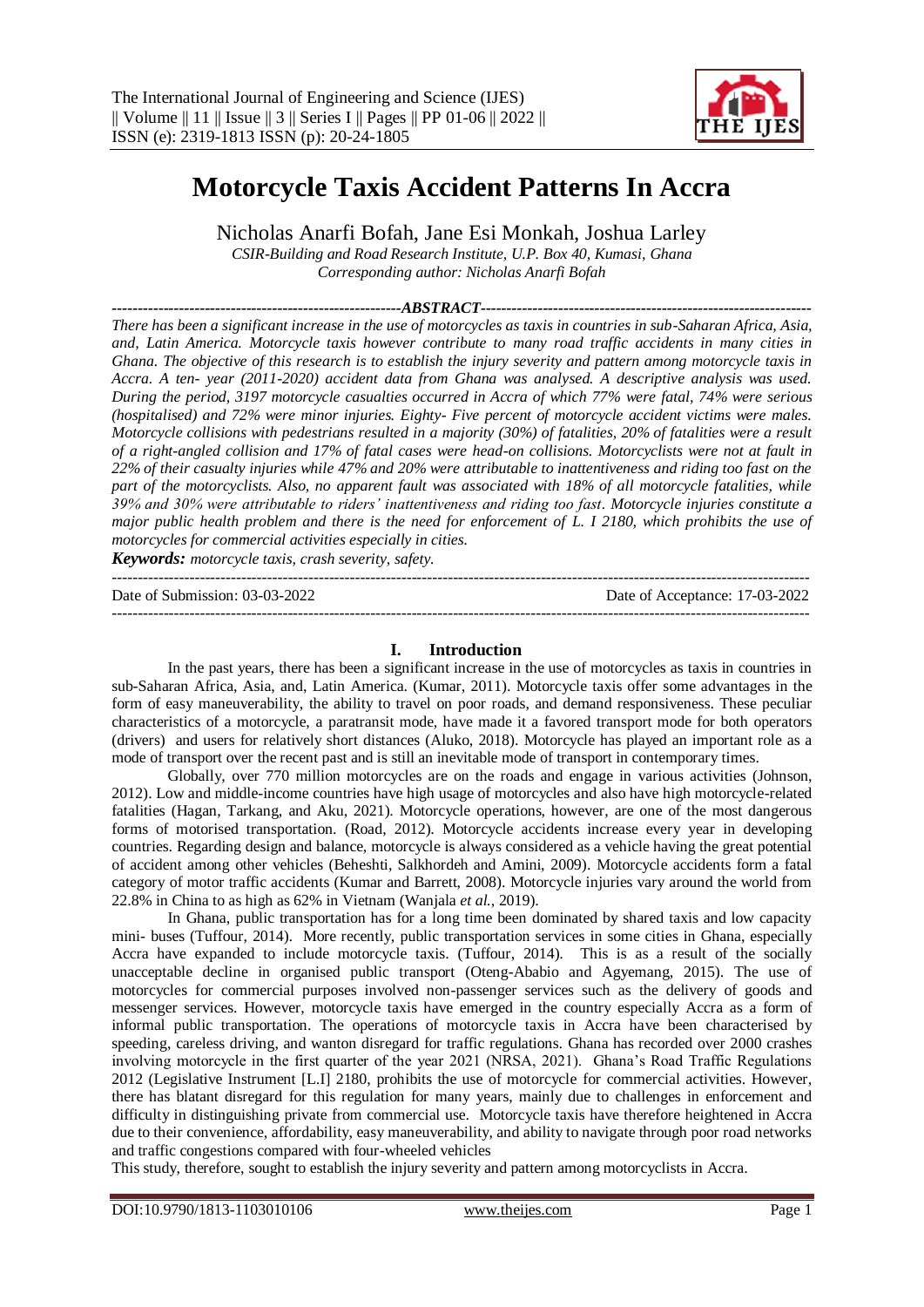# **II. Materials and Methods**

## 2.1 Study Site

The research was conducted in Accra, the capital of Ghana. It covers an area of  $225.67 \text{ km}^2$  (87.13 sq mi) with an estimated population of 2,052,341 (Ghana Statistical Service, 2019a). The city is part of the Greater Accra Metropolitan Area, which is home to 4.9 million people (Ghana Statistical Service, 2019a) and is one of the fastest growing cities in West Africa. Its rapid growth and unplanned expansion have created numerous challenges, including highly congested traffic, housing shortages, urban sprawl, and informal settlements that are not connected to essential services and infrastructure (Postel *et al.*, 2020).

# 2.2 Data source and quality

The data was obtained from the Building and Road Research Institute (BRRI) of the Council for Scientific and Industrial Research Institute accident data bank. The source of the data is Ghana Police Service. A standard police accident form developed by the Transport Research Laboratory (TRL), UK is used to extract information from the police dockets and electronically entered into Micro- Accident Analysis Package (MAAP) software developed by TRL. The police work hand-in-hand with the surviving accident victims, eyewitnesses, and hospitals to determine the severity and circumstances leading to the accidents (Damsere-Derry and Bawa, 2018). The data contains information about motorcycle crashes such as crash severity, time of collision (daytime or night- time), collision type (head- on, rear end, right angle, side swipe, ran off road, hit object off or on road, hit parked vehicle and hit animal), collision partner (Heavy Goods Vehicle, Car, Tractor, Bus, Minibus, Motorcycle, Pickup, Bicycle, Tricycle, Rickshaw and other). The data recorded has four types of motorcycle injury severities, namely; Fatal Injury, Hospitalised Injury also known as Serious Injury (this is when the victim was hospitalised for more than 24 hours for medical attention), Injured Not- Hospitalised also known as minor injury ( this is where victims were hospitalised for less than 24 hours), and damage only( where no death or injury is recorded) (Wahab, 2019).

## 2.3 Study Period

Accident statistics involving at least one motorcyclist between 2011 and 2020 in Accra was retrieved from the national accident database and analysed.

2.4 Data Analysis

This research predominantly used basic descriptive statistical analysis.

# **III. Results**

During the period, i.e., 2011-2020, there were 4352 motorcycle related accident victims of which 73% were motorcycles, 20% were pedestrians and 3% were car occupants. The analysis was based on only motorcycle victims (n= 3197).

In terms of injury severity, 77% was fatal, 74% was hospitalised or serious injuries and 72% was minor injuries. Among the motorcycle casualties, 85% were males whilst 15% were females. Evidently, 90% of the males died in the motorcycle crash whilst 10% of females died. In the same vein, 86% of male motorcyclists suffered serious accidents requiring hospitalisation whilst 14% of female motorcyclists suffered serious accidents requiring hospitalisation, see table 1.

| Table 1: Distributions of motorcycle accident severity by selected variables |
|------------------------------------------------------------------------------|
|------------------------------------------------------------------------------|

| Variable  | Motorcyclists Injury Severity |                |                  |                |  |
|-----------|-------------------------------|----------------|------------------|----------------|--|
|           | Minor $(\%)$                  | Serious (%)    | Fatal $(\% )$    | Total $(\%)$   |  |
| Age       |                               |                |                  |                |  |
| $6 - 15$  | $\overline{4}$                | $\overline{4}$ | 3                | $\overline{4}$ |  |
| $16 - 25$ | 27                            | 42             | 26               | 26             |  |
| $26 - 35$ | 43                            | 40             | 36               | 41             |  |
| $36 - 45$ | 17                            | 19             | 16               | 18             |  |
| $46 - 55$ | 5                             | 7              | 6                | 6              |  |
| $56 - 65$ | 3                             | 3              | 5                | 3              |  |
| $66 - 75$ | 1                             | $\overline{2}$ | 4                | 1              |  |
| $76 - 85$ | $\boldsymbol{0}$              | $\theta$       | 3                | $\mathbf{0}$   |  |
| $86 - 95$ | $\overline{0}$                | $\theta$       | $\boldsymbol{0}$ | $\mathbf{0}$   |  |
| Gender    |                               |                |                  |                |  |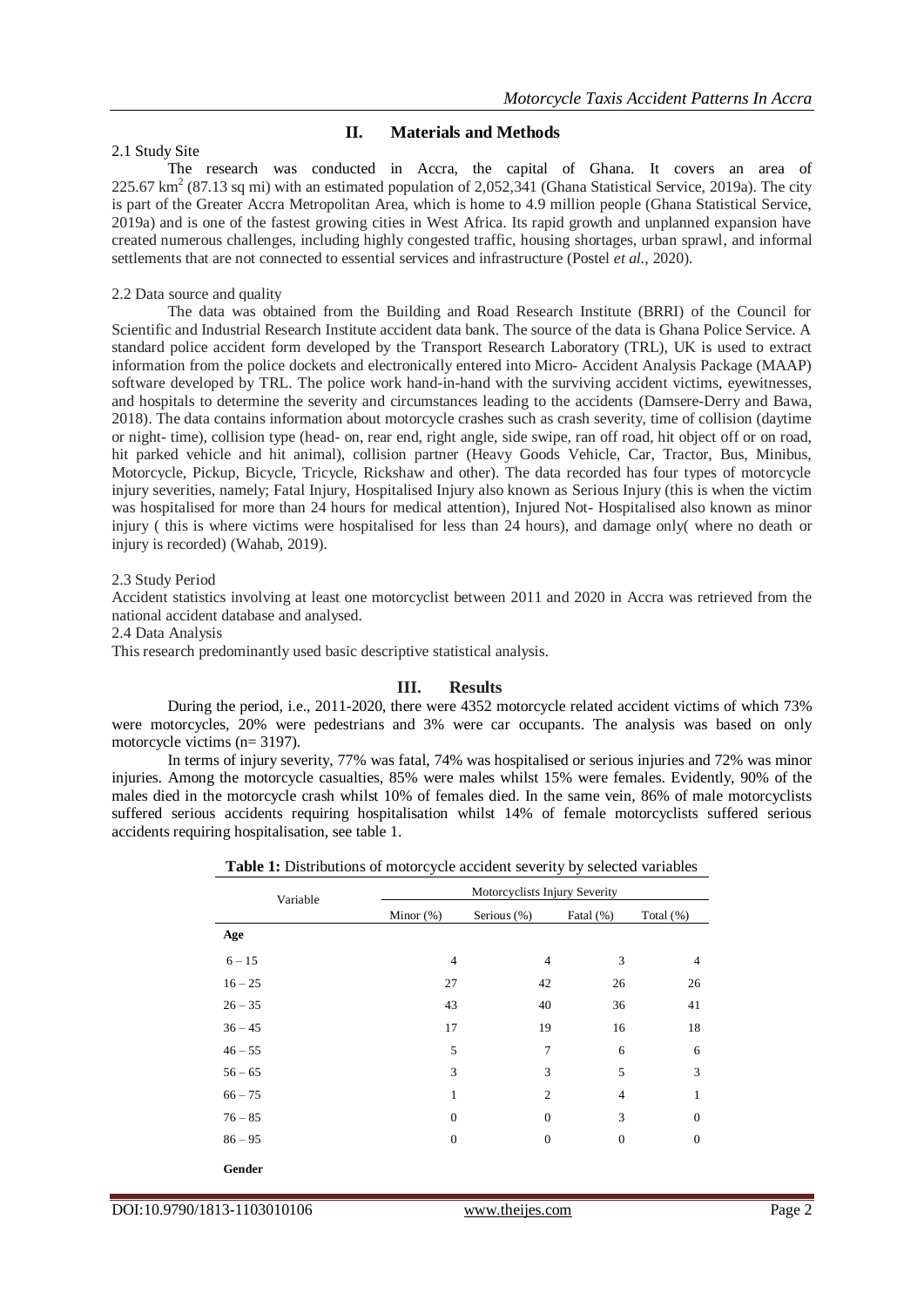| Male                       | 84               | 86               | 90               | 85               |
|----------------------------|------------------|------------------|------------------|------------------|
| Female                     | 16               | 14               | 10               | 15               |
| Time(24hrs)                |                  |                  |                  |                  |
| $00 - 6$                   | 3                | $\overline{4}$   | $\overline{4}$   | 3                |
| $6 - 12$                   | 32               | 28               | 23               | 30               |
| $12 - 18$                  | 44               | 41               | 27               | 41               |
| $18 - 24$                  | 21               | 28               | 46               | 26               |
| <b>Collision Type</b>      |                  |                  |                  |                  |
| Head On                    | 3                | 11               | 17               | 7                |
| Rear End                   | 15               | 25               | 15               | 19               |
| <b>Right Angle</b>         | 19               | 17               | 20               | 18               |
| Side Swipe                 | 20               | 17               | 9                | 18               |
| Ran Off Road               | $\overline{c}$   | $\mathbf{1}$     | 7                | 2                |
| Hit Object On Road         | $\boldsymbol{0}$ | $\boldsymbol{0}$ | $\boldsymbol{0}$ | $\boldsymbol{0}$ |
| Hit Object Off Road        | 0                | $\boldsymbol{0}$ | $\overline{c}$   | 1                |
| Hit Parked Vehicle         | $\overline{c}$   | $\mathbf{1}$     | $\mathbf{0}$     | 1                |
| Hit Pedestrian             | 38               | 27               | 30               | 33               |
| Other                      | $\boldsymbol{0}$ | $\boldsymbol{0}$ | $\mathbf{0}$     | $\mathbf{0}$     |
| <b>Driver Error</b>        |                  |                  |                  |                  |
| None                       | 21               | 23               | 18               | 22               |
| Inexperience               | 3                | 3                | 3                | 3                |
| Inattentive                | 49               | 45               | 39               | 47               |
| Too Fast                   | 18               | 19               | 30               | 20               |
| Too Close                  | $\overline{c}$   | $\overline{c}$   | $\mathbf{1}$     | 2                |
| No Signal                  | $\boldsymbol{0}$ | $\boldsymbol{0}$ | $\boldsymbol{0}$ | $\boldsymbol{0}$ |
| <b>Improper Overtaking</b> | $\mathbf{1}$     | $\mathbf{1}$     | $\overline{c}$   | 1                |
| <b>Improper Turning</b>    | $\boldsymbol{0}$ | $\mathbf{1}$     | $\mathbf{1}$     | 1                |
| Fatigued/Asleep            | 0                | $\boldsymbol{0}$ | $\mathbf{0}$     | $\boldsymbol{0}$ |
| Other                      | 3                | 3                | 3                | 3                |
| Unknown                    | 2                | $\mathbf{2}$     | 3                | 2                |
| <b>Casualty class</b>      |                  |                  |                  |                  |
| Pedestrian                 | 21               | 22               | 19               | 20               |
| Car                        | $\mathbf{1}$     | $\overline{2}$   | 5                | 3                |
| <b>HGV</b>                 | 0                | 0                | 0                | 0                |
| Tract                      | 0                | 0                | 0                | 0                |
| <b>Bus</b>                 | 0                | 0                | 0                | 0                |
| Minibus                    | 0                | $\mathbf{1}$     | 2                | $\overline{2}$   |
| Motor Cycle                | 77               | 74               | 72               | 73               |
| Pickup                     | $\pmb{0}$        | 0                | 0                | 0                |
| Bicycle                    | 0                | 0                | 0                | 0                |
| Other                      | 0                | 0                | $\pmb{0}$        | 0                |
| Tricycle                   | 0                | 0                | $\pmb{0}$        | 0                |

The modal age group which suffered motorcycle accidents the most was the 26 to 35-year-olds constituting 41% of all motorcycle accident victims. The age groups, 16 to 25, who are mostly young adults constitute 26% of motorcycle accident victims. The modal age group 36-55-year-olds and the aged (56-95 yearolds) constitute 23% and 5% of motorcycle accident victims respectively. Children under the age of 16 years old constitute the minority (4%) of motorcycle accident victims in Accra. In terms of accident severity, the modal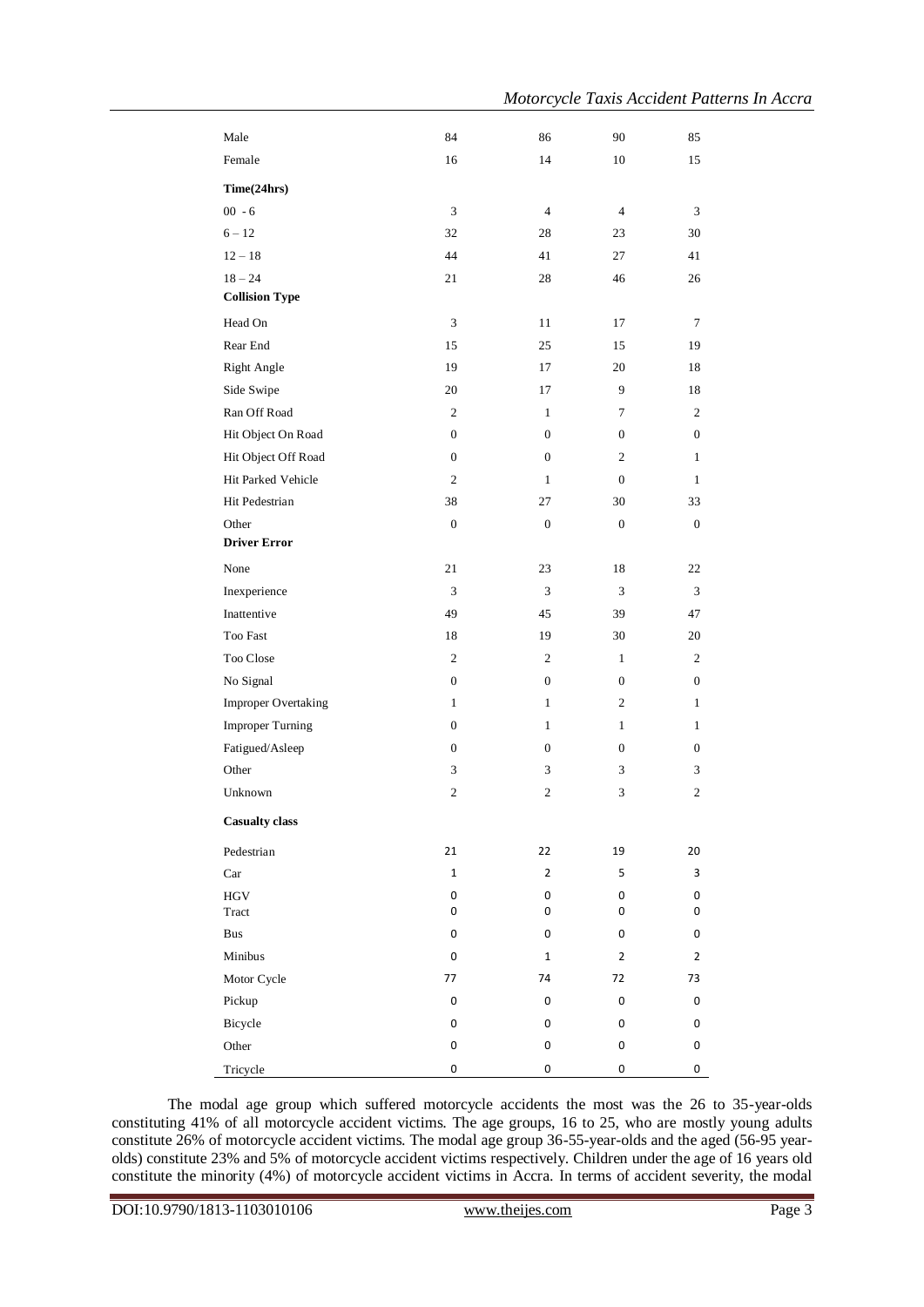age group 26-35 year- olds suffered the most fatality (36%). Also, 26% and 16% of the 16 to 25-year-olds and 36 to 45-year-olds respectively died as motorcycle accident victims. Also, children under the age of 16 years constitute the minority (3%) of motorcycle fatality in Accra. Similarly, 40% of the modal age group 26 to 35 year-olds suffered serious injury requiring hospitalisation in a motorcycle accident, 42% of 16 to 25-year-olds suffered serious injury while the aged (56 to 95-year-olds) constitute 5% of serious injury requiring hospitalisation in motorcycle accident in Accra.

Most of the motorcycle accidents (41%) occur within the hours 12-18 (24 hours), 30% occur the 6-12 (24 hours), whilst 26% and 3% occur within the hours 18-24 and 00-06 (24 hours) respectively. Interestingly, most (46%) of the motorcycle fatalities in Accra occur in the nighttime, 18-24 (24 hours), 27% of motorcycle fatalities occur within 12-18 (24 hours), whilst 23% and 4% of motorcycle fatalities occur within 6-12 and 0-6 (24 hours) respectively as shown in table 1.

Among the motorcycle accident victims, 47% of the casualty injury was a result of inattentiveness on the part of the motorcyclist while 20% was a result of motorcyclists being too fast and 22% was through no fault of theirs as shown in table 1. Motorcyclists' inattentiveness and riding too fast resulted in a fatality of 39% and 30% respectively. Also, no apparent fault was associated with 18% of all motorcycle fatalities. With regard to serious injuries, 45% and 19% were as a result of riders' inattentiveness and riding too fast respectively.



Figure 1: Road traffic injury severity among motorcyclists by collision type.

With regard to collision types in which at least a motorcycle was involved, 33% was hit pedestrian, 19% was rear end, 18% was right-angled and 18% was side swipe collision as shown in figure 1. The vast majority (30%) of casualties of hit pedestrian collisions was fatal, 20% of the right-angled collision was fatal, 17% of head-on, and 15% of rear-end collisions were also fatal. See figure 1. All these show the level of vulnerability of motorcycles in road traffic accidents with other vehicles.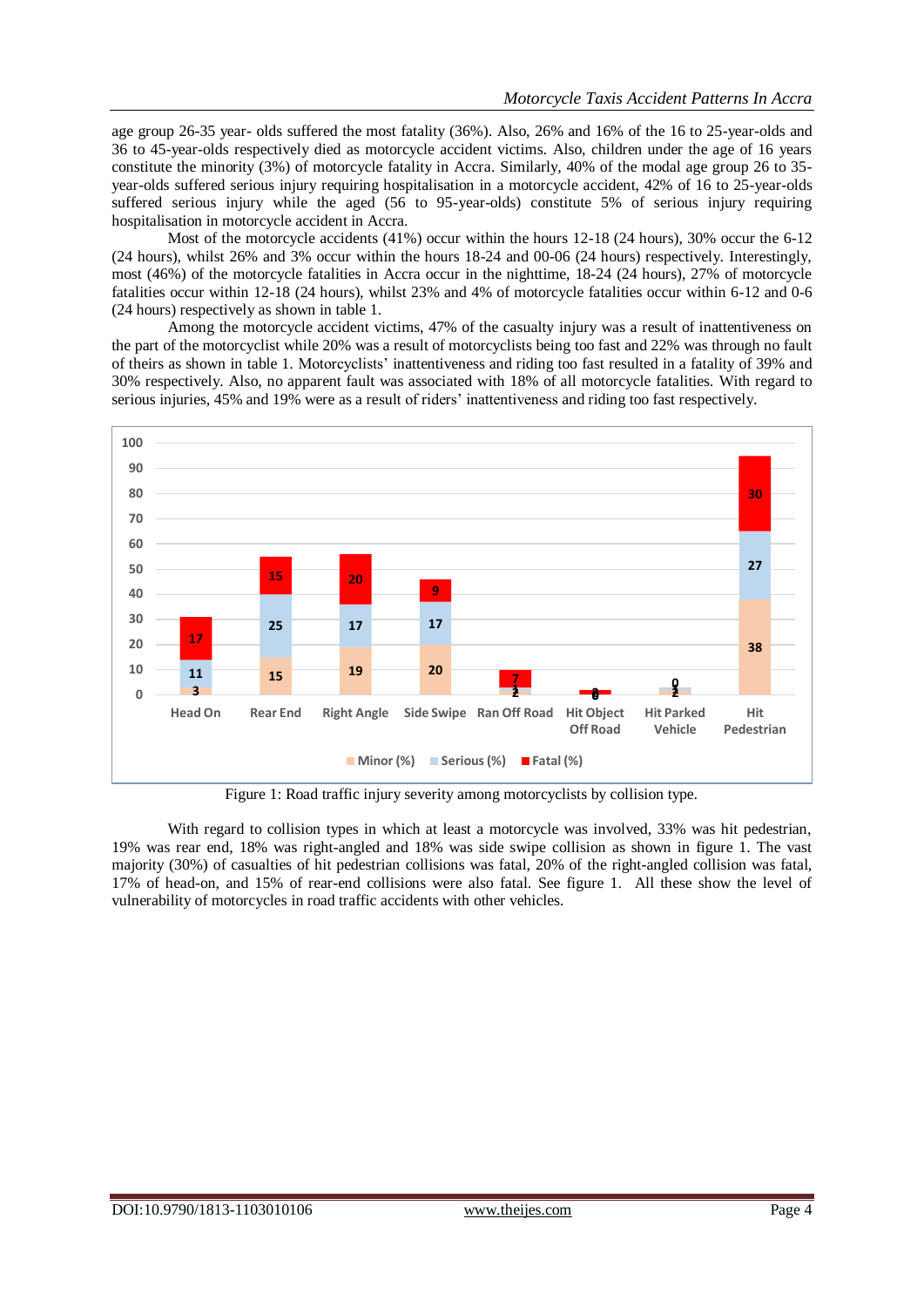

**Figure 2:** Distribution of motorcycle injury severity by road users they collided with.

In figure 2, motorcycle collision with at least a motorcycle had the highest severity (73%). As high as 77% of motorcyclists died in accidents involving a collision with at least one motorcycle. Also, 21% died when motorcycle collided with pedestrians, 1% died when motorcycle collided with car and there was no fatality when motorcycle collided with minibuses.

## **IV. Discussion**

Motorcycle taxis, though not legalised in Ghana, have increased dramatically in Accra over the past years. Interestingly, the number of motorcycle fatalities and injuries has also increased dramatically. Table 1 shows motorcycle injury severity by some selected variables in Accra from 2011- 2020. Motorcycle injuries of 73% in Accra in this present study is higher than that recorded in studies in Western Nigeria, 45.3% (Owoaje et al., 2005), Benin City, Nigeria, 18% (Nzegwu et al., 2008) and India, 56.1% (Fitzharris et al., 2009). This may be as a result of a large number of commercial motorcyclists in Accra and their riding habits.

The incidence of motorcycle injury fatalities was found to be high among the younger generation. The highest percentage of fatality (36%) was among the age group 26-35 years, followed by 16-25 years (26%) and 36-45 years (16%). This is similar to the findings of other studies (Lin *et al.*, 2003; Nyagwui *et al.*, 2016). This could be attributed to their low compliance to road safety regulations which was affirmed by Olumide and Owoaje(Olumide, Medicine and Medicine, no date) in their study, and also inexperience in operating a motorcycle (Chesham, Rutter and Quine, 1993). A possible explanation for their low compliance with road safety regulations is that motorcycle taxis operations are illegal in Ghana and most of them try to avoid being accosted by the Police.

The data showed that rear-end collisions accounted for 19% of all motorcycle injury crashes, right angle and side swipe collisions accounted for 18% of motorcycle injury crashes, while motorcycle hitting a pedestrian accounted for 33% of motorcycle injuries. The findings of this study are similar to a study by (Ariffin *et al.*, 2016) where motorcyclists were involved in 24.8% of killed and severely injured crashes involving a collision with pedestrians. Risky riding behaviours such as speeding, tailgating, red light turning, inter alia are the causes of such high injuries of motorcycles with its collision types. There is therefore the need for targeted campaigns and law enforcement programs.

The data showed that 47% of motorcycle accident injuries were a result of inattentiveness, 22% was through no fault of theirs and 20% was a result of the motorcyclists riding too fast. This is largely because in Ghana, motorcycle taxis are not legal and therefore most riders ride under duress and are also not recognised by car drivers. The study showed that 85% of motorcycle taxi injuries were males whilst 15% of motorcycle taxi injuries were females. In the same vein, 90% of fatalities were males whilst 10% were females as shown in table 1. The results of this study are similar to a study by (Skalkidou *et al.*, 1999; Jain *et al.*, 2009) where most of the victims of motorcycle fatal crashes were males.